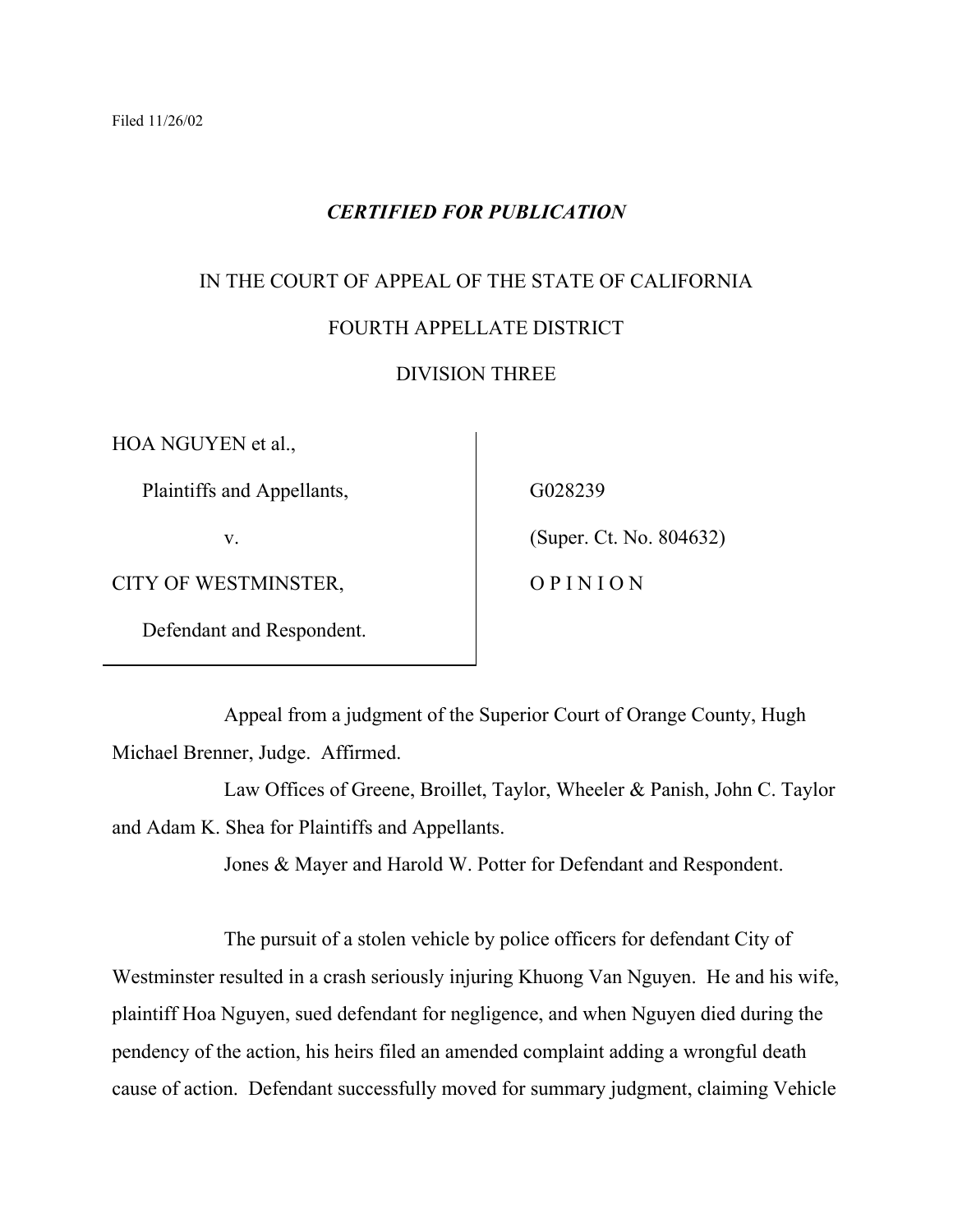Code section 17004.7 (section 17004.7) immunized it from liability. Plaintiffs appeal. We reluctantly conclude the trial court properly found section 17004.7 applies in this case and affirm the judgment.

#### FACTS

 One afternoon, Westminster police officers spotted a stolen van and attempted to stop the vehicle. The van fled and the police pursued it. Officer Ingwerson took the lead in the pursuit.

 The van entered a high school parking lot just as classes had ended, and Ingwerson followed it onto the school's premises. Both vehicles traversed the parking lot and an adjacent athletic field. The van headed towards a gate leading to a second parking lot where several students had congregated. Ingwerson's car twice rammed the van. The van continued toward the gate, hit a pool of water, and struck a trash dumpster, propelling the latter object into Nguyen who was standing nearby.

 Before this incident, defendant's police department adopted a policy concerning emergency vehicle operations which included vehicle pursuits. The pursuit policy covered the initiation and supervision of pursuits, the status and number of units allowed to participate in them, the department's participation in pursuits with other jurisdictions, plus the termination of pursuits.

 The policy's initial sentence declares, "[v]ehicle pursuits should only be initiated when an officer has reason to stop a vehicle and the driver fails to stop." (§ 44.4.4.) Paragraph A.2.a. of this section lists eleven factors for "each officer and supervisor involved in a vehicle pursuit" to "carefully and continuously consider . . . in determining whether to initiate, limit, discontinue or otherwise control the pursuit: [¶] (1) The seriousness of the suspected offense involved; [¶] (2) The safety of the public and pursuing officers; [¶] (3) Vehicular and pedestrian traffic in the area; [¶] (4) The location of the pursuit; [¶] (5) Speeds involved; [¶] (6) Time of day; [¶] (7) Weather conditions; [¶] (8) Road conditions; [¶] (9) Familiarity of officers and supervisors with the area of the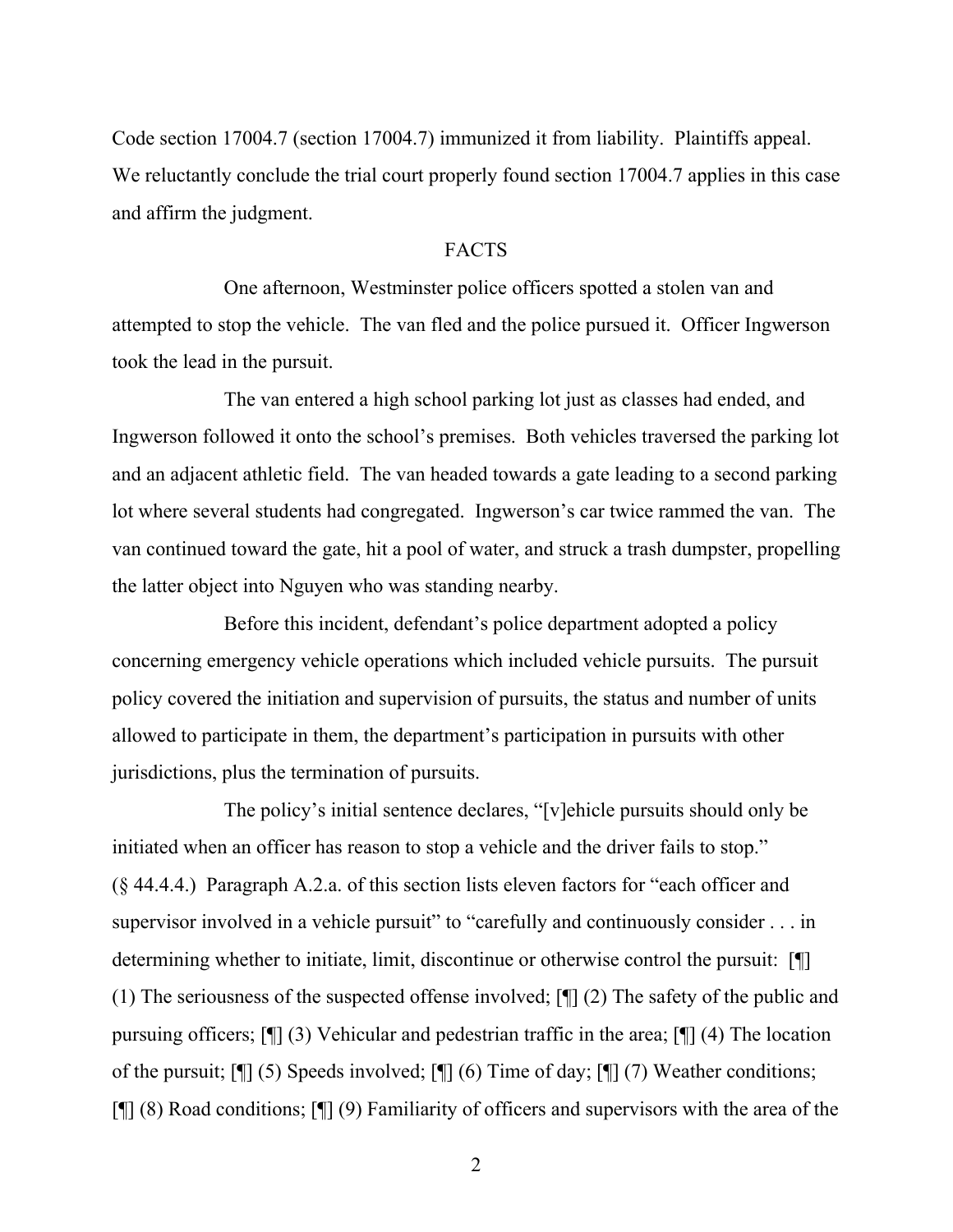pursuit; [¶] (10) Quality of radio communications; and [¶] (11) The capabilities of the police vehicles involved." In paragraph A.2.b., the policy declares "personnel . . . should exercise their sound discretion and judgment when following these guidelines in an effort to provide for the safe conduct of the pursuit," but recognizes "such activities are not always predictable and decisions made pursuant to this policy will be evaluated according to the totality of the circumstances reasonabl[y] available at the time of the pursuit."

#### DISCUSSION

 A public employee is not civilly liable for injuries or death "resulting from the operation, in the line of duty, of an authorized emergency vehicle . . . in the immediate pursuit of an actual or suspected violator of the law . . . ." (Veh. Code, § 17004.) However, since Vehicle Code section 17001 declares "[a] public entity is liable for death or injury . . . proximately caused by a negligent or wrongful act or omission in the operation of any motor vehicle by an employee of the public entity acting within the scope of his employment," a public entity may be held liable for injuries caused to a third party during a police pursuit even though the individual officer is immune. (*Brummett v. County of Sacramento* (1978) 21 Cal.3d 880, 883-885; *Lewis v. County of Sacramento* (2001) 93 Cal.App.4th 107, 116-117.)

 Section 17004.7 creates a limited exception to the general rule of public entity liability for vehicle pursuits. Under it, "[a] public agency employing peace officers which adopts a written policy on vehicular pursuits complying with subdivision (c) is immune from liability for civil damages for personal injury to or death of any person or damage to property resulting from the collision of a vehicle being operated by an actual or suspected violator of the law who is being, has been, or believes he or she is being or has been, pursued by a peace officer employed by the public entity in a motor vehicle." (§ 17004.7, subd. (b).) Subdivision (c) lists the "minimum" elements a qualifying pursuit policy must contain: "(1) It provides that, if available, there be supervisory control of the pursuit. [¶] (2) It provides procedures for designating the primary pursuit vehicle and for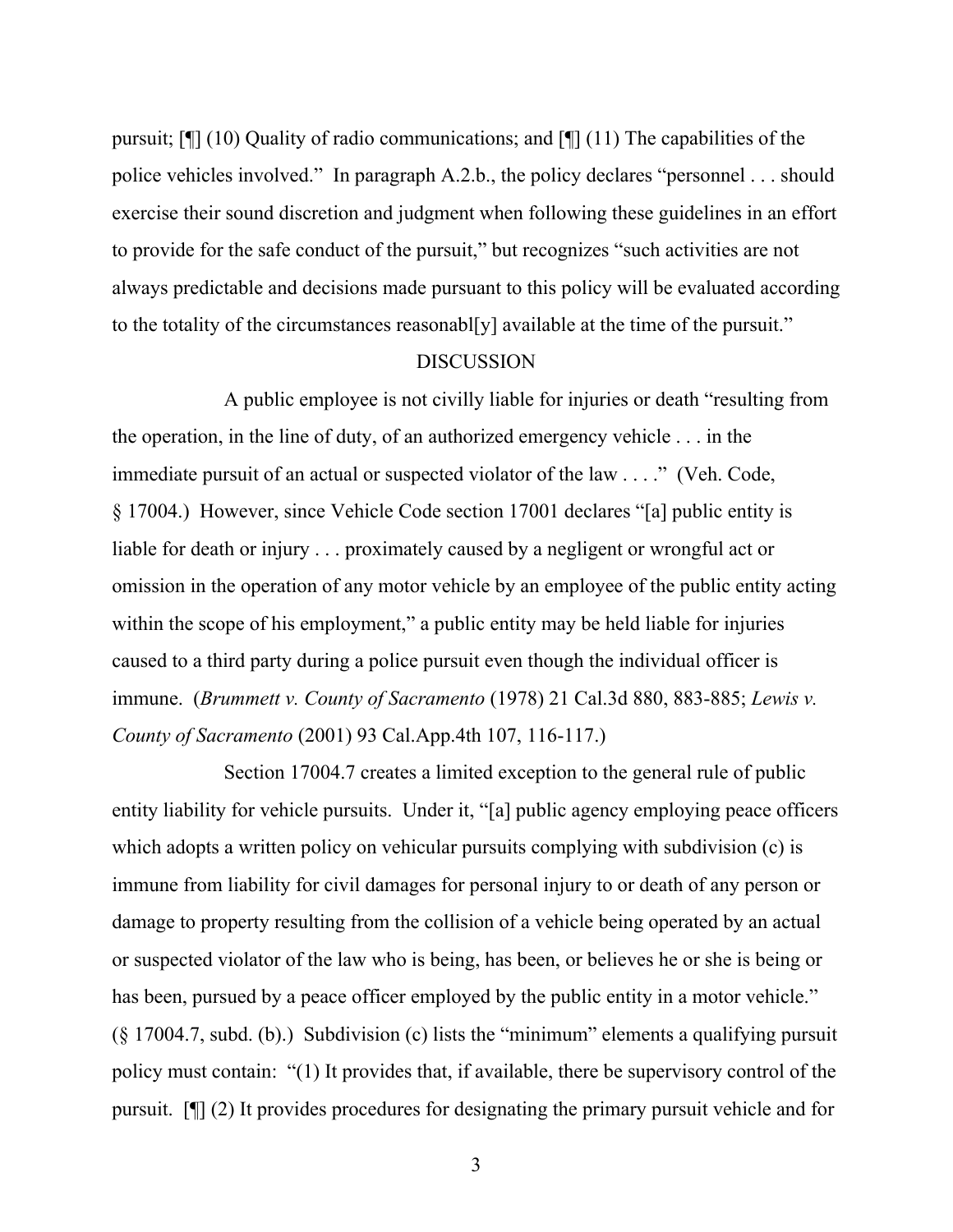determining the total number of vehicles to be permitted to participate at one time in the pursuit. [¶] (3) It provides procedures for coordinating operations with other jurisdictions. [¶] (4) It provides guidelines for determining when the interests of public safety and effective law enforcement justify a vehicular pursuit and when a vehicular pursuit should not be initiated or should be terminated." (§ 17004.7, subd. (c).) The determination of whether a particular policy satisfies these minimum requirements presents a legal question for a court to decide. (§ 17004.7, subd. (d).)

 Although we question whether the statute in its current form achieves all of its goals, section 17004.7 is intended to encourage public agencies to adopt clear and specific standards that are intended to reduce the frequency of accidents, but leave to the agencies the decision as to when to conduct vehicle pursuits without the threat of civil liability. (*Weaver v. State of California* (1998) 63 Cal.App.4th 188, 200; *Colvin v. City of Gardena* (1992) 11 Cal.App.4th 1270, 1278, 1282-1283.) To qualify under section 17004.7, "a vehicular pursuit policy 'must do more than simply advise the pursuing officers to exercise their discretion and use their best judgment.' [Citation.] Instead, '. . . the policy must control and channel the pursuing officer's discretion by providing objective standards by which to evaluate whether the pursuit should be initiated or terminated. At the very least it should instruct and direct the officers on what factors should be considered in deciding whether to pursue the fleeing suspect.' [Citation.]" (*Billester v. City of Corona* (1994) 26 Cal.App.4th 1107, 1119.)

 Focusing on the introductory sentence, plaintiffs contend defendant's policy does not satisfy the statutory requirements because it fails to provide sufficient guidelines on when to either initiate or terminate a pursuit. In *Colvin v. City of Gardena, supra,* 11 Cal.App.4th 1270, the appellate court found a vehicle pursuit policy containing similar language, without more, to be inadequate. *Colvin* held Gardena's policy "clothe[d] its officers with maximum discretion and flexibility," and "blatantly eschew[ed] setting forth such obvious factors, inter alia, as weather, visibility, vehicular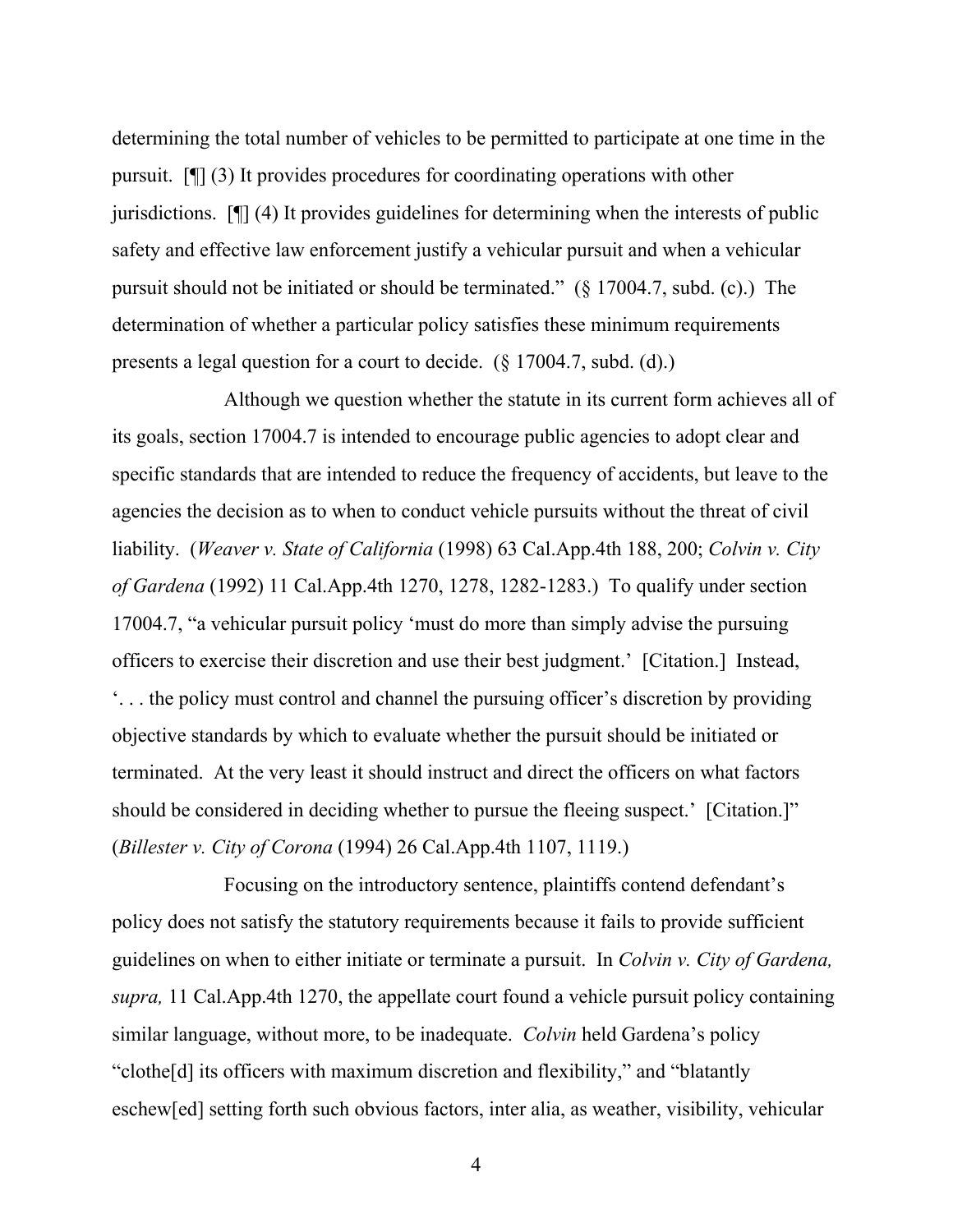and pedestrian traffic, surface and other roadway conditions, speed, experience of the officers, nature of the offense, capacity of police vehicle, and distance travelled." (*Id.* at p. 1285.) *Colvin* thus concluded "Gardena's pursuit policy fails to advance the Legislature's purpose of promoting public safety through the adoption of specific pursuit guidelines." (*Ibid.*) *Payne v. City of Perris* (1993) 12 Cal.App.4th 1738 also invalidated a pursuit policy substantially identical to the one at issue in *Colvin*: "A policy which merely memorializes the unfettered discretion to initiate or terminate a pursuit or which allows each officer to use his or her own subjective standards for determining when a pursuit should be initiated, continued or terminated fails to provide any entity control.  $\ldots$  [ $\blacksquare$ ] . . . At the very least it should instruct and direct the officers on what factors should be considered in deciding whether to pursue the fleeing suspect." (*Id.* at p. 1747, fn. omitted.)

 Unlike *Colvin* and *Payne*, defendant's policy directs the supervising officer and the officers participating in a pursuit to "carefully and continuously consider" eleven factors "in determining whether to initiate, limit, discontinue or otherwise control the pursuit." The factors listed include many of those found absent in the policy confronted by the *Colvin* court. For this reason, plaintiffs' reliance on *Colvin v. City of Gardena, supra,* 11 Cal.App.4th 1270 is unavailing.

 In *McGee v. City of Laguna Beach* (1997) 56 Cal.App.4th 537, this court approved a pursuit policy "list[ing] factors pursuing officers should consider in evaluating whether to begin or abandon a pursuit," which included the "seriousness of the offense, time of day, traffic and weather conditions, speed, danger to officers and others, and other methods of arrest." (*Id.* at pp. 543-544.) Other factors mentioned were "'[e]quipment malfunction or concerns' . . . darkness, fog, slick pavement, unfamiliar areas, and the distance between the pursuing officers and the fleeing suspects." (*Id.* at p. 544.)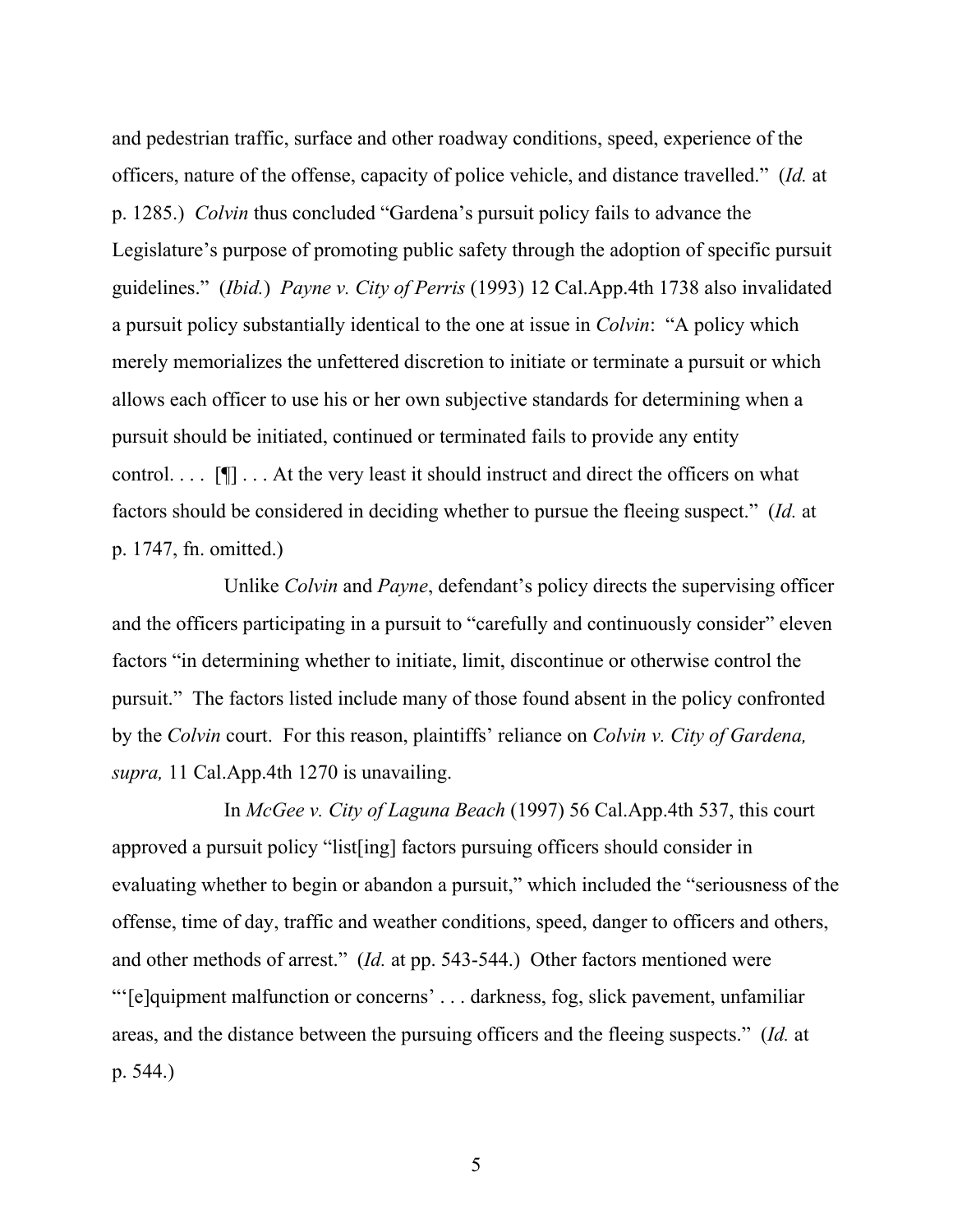*McGee* also rejected the argument that a general statement in the Laguna Beach policy stating vehicle pursuits " . . . 'are not always predictable' . . . ," and conduct by officers related to the pursuit " . . . 'shall be considered discretionary'" invalidated the entire policy. (*McGee v. City of Laguna Beach, supra,* 56 Cal.App.4th at p. 544.) We held the foregoing provision "does not render the rest of the policy [language] nugatory. Contrary to plaintiffs' claim, it does not tell officers to use their 'sole' or 'unfettered' discretion and disregard everything else." (*Ibid*.)

 While poorly organized, and neither as extensive nor as detailed as the pursuit policy considered in *McGee*, defendant's policy lists specific and objective factors police personnel must consider when deciding to begin, continue, control, or end a vehicle pursuit. The policy's general language does not negate the consideration of these factors or permit officers to rely on their sole and unfettered discretion during a pursuit.

 Plaintiffs' opposition to the summary judgment motion included the declaration of Lou Reiter, a consultant on police training and management. Reiter opined Ingwerson's decision to pursue the stolen van on school grounds while students were present constituted unreasonable and reckless conduct since "there were no benefits to continuing" the pursuit, "only extreme detriments and severe liability to anyone on the school grounds." In their opening brief, plaintiffs cite this declaration to support the claim defendant's pursuit policy was insufficient and caused injury.

 In effect, plaintiffs argue defendant is not entitled to immunity because Ingwerson failed to comply with the pursuit policy on this occasion. The case law has rejected this argument. "The statute is clear: if the agency adopts a pursuit policy which meets the statutory requirements, then immunity results. The extent to which the policy was implemented in general and was followed in the particular pursuit is irrelevant.

. . . We reject as insubstantial appellants' argument that the immunity statute is 'unlawful, if not unconstitutional,' unless given a saving construction that immunity in each case depends on proof the pursuit policy was implemented in general and on the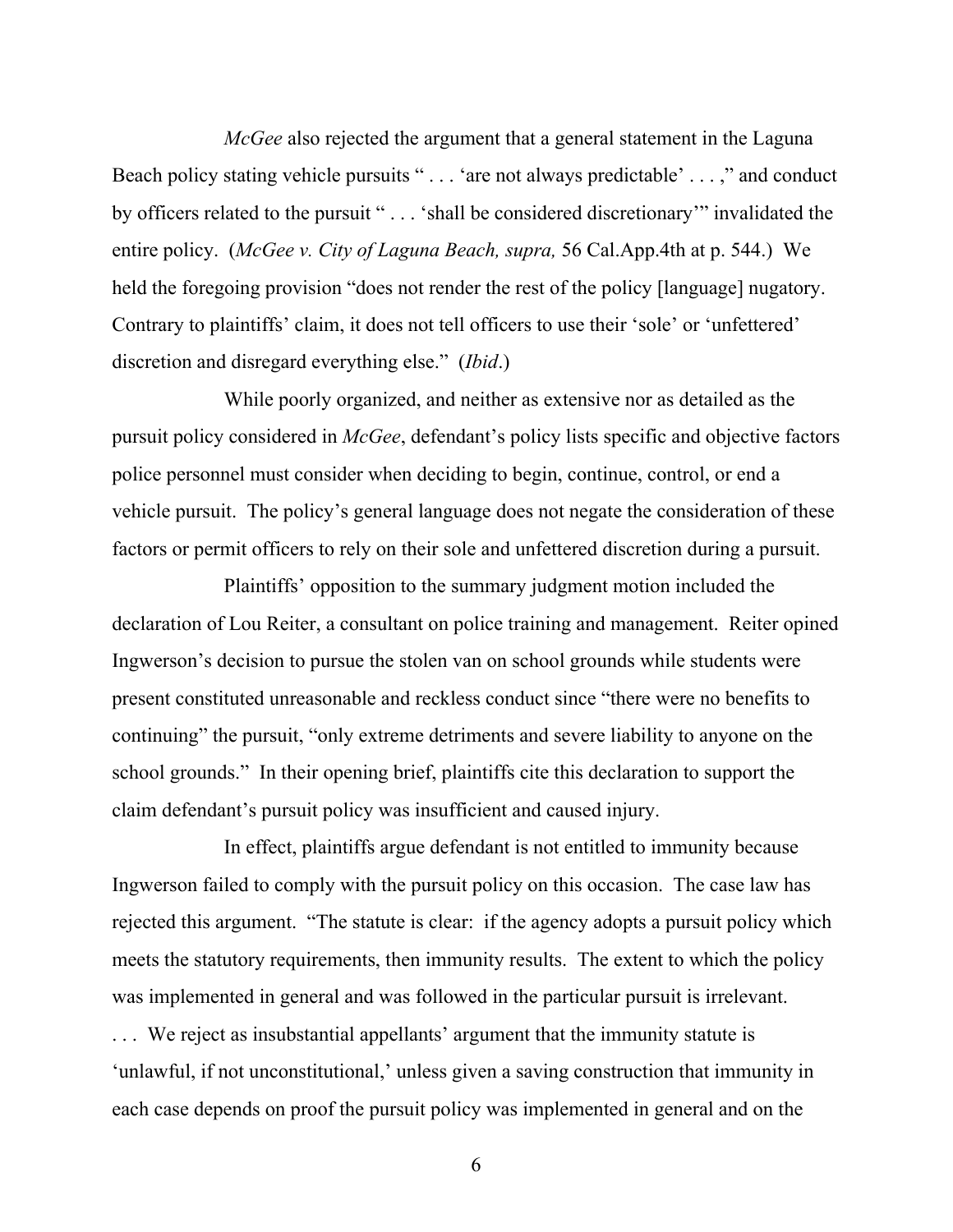particular occasion." (*Brumer v. City of Los Angeles* (1994) 24 Cal.App.4th 983, 987; see also *McGee v. City of Laguna Beach, supra,* 56 Cal.App.4th at p. 547, fn. 6; *Kishida v. State of California* (1991) 229 Cal.App.3d 329, 335.)

 Finally, plaintiffs argue section 17004.7 does not apply in this case because Nguyen "was injured when he was struck by a trash bin during the vehicular pursuit," not the stolen van being pursued by the police. Again, case authority contradicts their claim.

*Weaver v. State of California, supra,* 63 Cal.App.4th 188 rejected arguments that section 17004.7 did not apply to a passenger injured when a pursuing California Highway Patrol officer stopped the fleeing vehicle by striking it with his patrol car. "Appellant's assertions that the statutory immunity only applies to collisions that occur during the course of the actual pursuit and to collisions that do not involve any intentional or deliberate acts of the pursuing police officers are not supported by any statutory language . . . ." (*Id.* at p. 200.) "There is no express statutory requirement that the pursuit by the peace officer be conducted in a particular manner or have a particular type of cause and effect relationship with the collision; the statute requires that the plaintiff's injuries result from the 'collision of a vehicle being operated by an actual or suspected violator of the law who is being, has been, or believes he or she is being or has been, pursued by a peace officer . . . .' [Citation.]" (*Ibid*.)

 In *Lewis v. County of Sacramento, supra,* 93 Cal.App.4th 107, the court found section 17004.7 applied when the pursuing police car struck the decedent after he either jumped or fell off a fleeing motorcycle as it crashed to the ground. "[W]e conclude the Legislature intended that immunity applies if [the decedent's] fatal injuries resulted from his jumping off or falling off the motorcycle when [the driver] lost control and it hit the ground or began to hit the ground, and then [the decedent] was struck by the pursuing patrol car. . . . [I]f the motorcycle went down onto the street, i.e., crashed, this would constitute a 'collision' of the motorcycle with the ground within the common meaning of that word. [Citation.] And if [the decedent] jumped off or fell off the motorcycle as it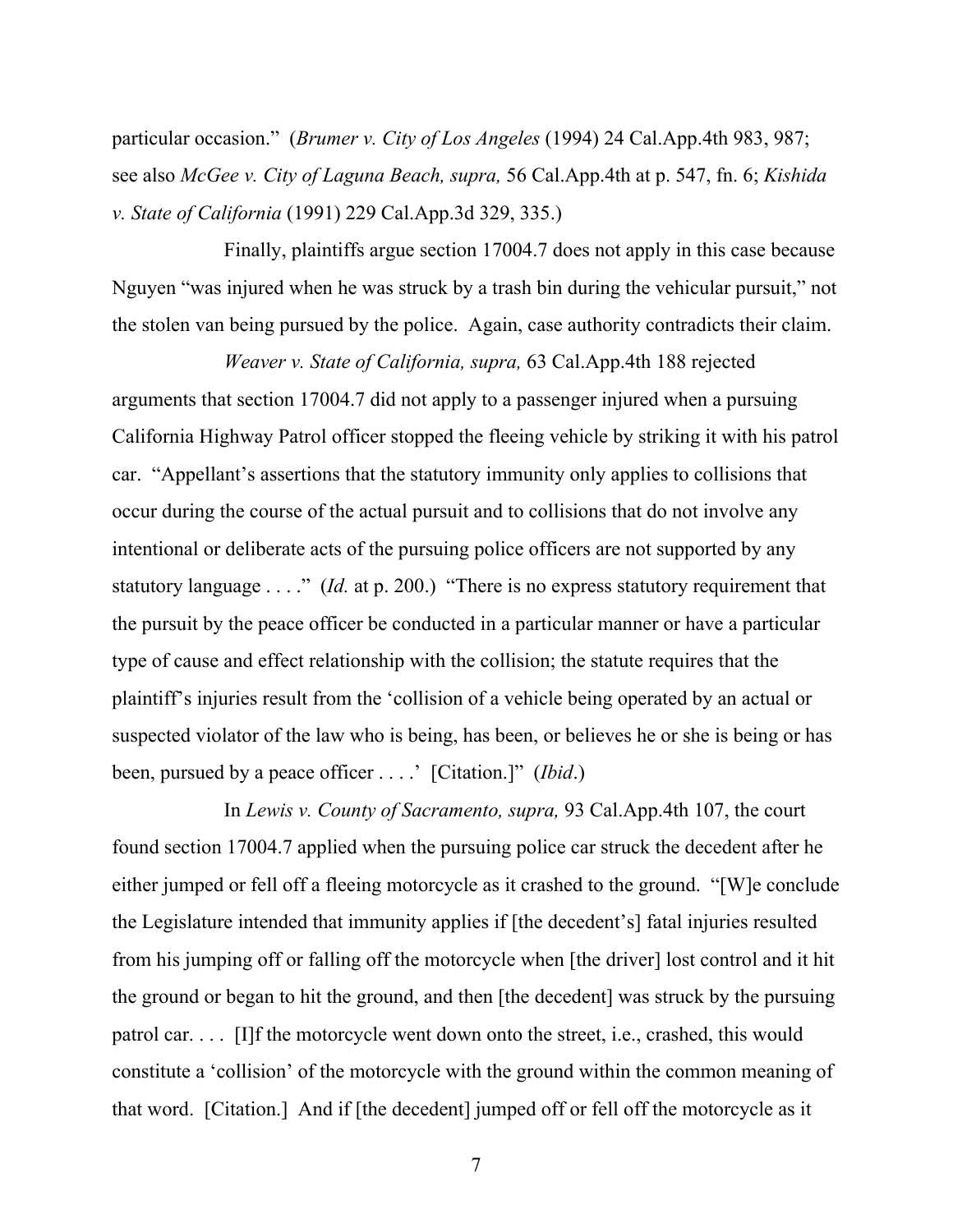began to crash, certainly it must be said that this 'result[ed]' from the collision, i.e., his jumping off or falling off 'ar[o]se as a consequence, effect' of the collision. [Citation.] For the same reason, if the pursuing patrol car then struck and killed [the decedent] when he jumped off or fell off as the motorcycle crashed in the path of the patrol car, it must be said that [the decedent's] death resulted from the collision of the motorcycle with the ground." (*Id.* at pp. 120-121.)

 While a factual dispute exists concerning whether the stolen van struck the dumpster because Ingwerson's patrol car rammed it or because the van lost control upon hitting the pool of water, in either event, the van's collision with the dumpster propelled the latter object into Nguyen. As *Lewis* noted, "the critical question is whether the plaintiff's injuries resulted from the collision of a vehicle being operated by a fleeing suspect." (*Lewis v. County of Sacramento, supra,* 93 Cal.App.4th at p. 128.) That is what occurred in this case. Thus, section 17004.7 applies, and the trial court properly granted defendant's motion for summary judgment on this ground.

 In so deciding this case, we wish to express our displeasure with the current version of section 17004.7. As noted, one reason for extending immunity to a public entity that adopts a written policy on vehicle pursuits is to advance the goal of public safety. But the law in its current state simply grants a "get out of liability free card" to public entities that go through the formality of adopting such a policy. There is no requirement the public entity implement the policy through training or other means. Simply adopting the policy is sufficient under the current state of the law. (See *Payne v. City of Perris, supra,* 12 Cal.App.4th at pp. 1744-1745, 1747, fn. 3; *Hooper v. City of Chula Vista* (1989) 212 Cal.App.3d 442, 456, disapproved on another ground in *Thomas v. City of Richmond* (1995) 9 Cal.4th 1154, 1165.)

 Unfortunately, the adoption of a policy which may never be implemented is cold comfort to innocent bystanders who get in the way of a police pursuit. We do not know if the policy was followed in this instance, and that is precisely the point: We will